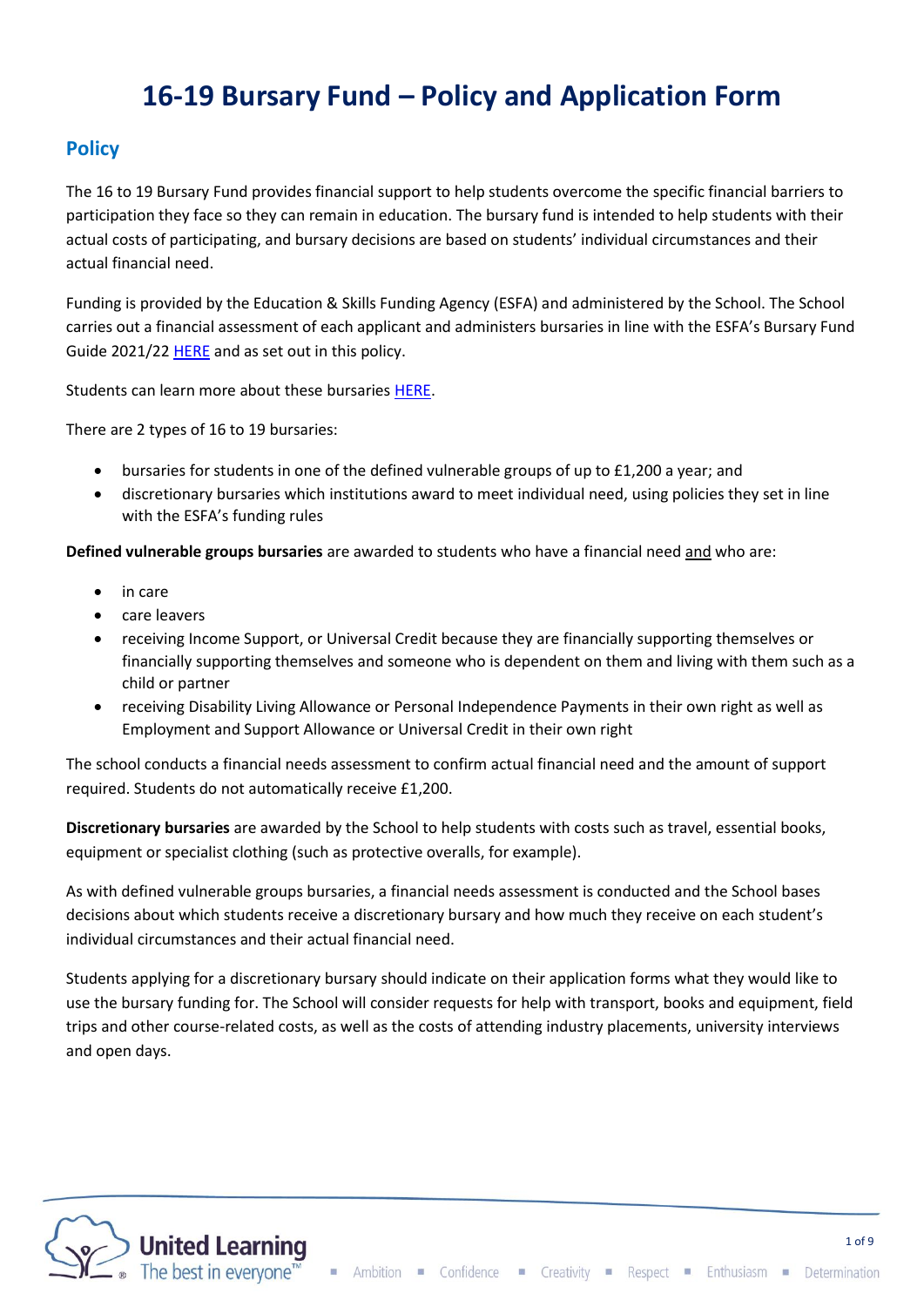# **Eligibility and Application Process**

For all bursaries, students must be aged 16 or over but under 19 at 31 August 2021 to be eligible for help from the bursary fund in the 2021 to 2022 academic year. Students aged 19 or over are only eligible to receive a discretionary bursary if they are continuing on a study programme they began aged 16 to 18, or if they have an Education, Health, and Care Plan. Students must also meet the residency criteria in the ESFA funding regulations for post-16 provision.

Once you have applied, the School will assess your application in line with the eligibility criteria set out here and will let you know if your application has been successful. If your application is successful you will be issued with an award letter confirming the amount and type of support you have been awarded, and setting out any payment conditions.

Rather than paying money into your bank account, the School may decide to provide some or all of your award as 'in kind' support – this means that they will purchase the resources you require, such as a bus pass or books, on your behalf.

Students who meet the criteria for bursaries for vulnerable groups are not entitled to a bursary if they do not have financial needs and/or their financial needs are covered from other sources.

Please use the relevant form below to apply for either the vulnerable groups bursary of the discretionary bursary. All applications will be treated in strict confidence.

# **Timing**

Your application should be submitted by **31st October 2021**. It will be reviewed by the Bursary Committee which is made up of Director/Head of Sixth Form, Finance Officer and Sixth Form Secretary. Students will be notified as soon as possible of the outcome.

The School will set aside 20% of its Discretionary Bursary allocation to accommodate changes in circumstance and to ensure that requests for funding from students received after 31 October 2021 can be considered. Students facing financial hardship at any time during the academic year should apply using the form set out below.

### **Conditions**

The School reserves the right to withhold the bursary if students fail to meet expectations for attendance and behaviour.

Please be aware that the School will stop any payments where a student has been absent for a period of four continuous weeks or more (excluding holidays) and where students have decided to withdraw from a study programme.

Where the School purchases books or equipment, students may be asked to return these at the end of their study programme. On other occasions, the School may insist bursary payments are spent only on the support that has been identified as necessary to help a student participate in education. These details will be specified in the student's award letter.

Please note that when you apply for a bursary you are asked to confirm that the evidence you have provided is correct and complete to the best of your knowledge and belief. Supporting documentation must also be provided to establish financial need, as set out in the application forms below. Giving false or incomplete information that

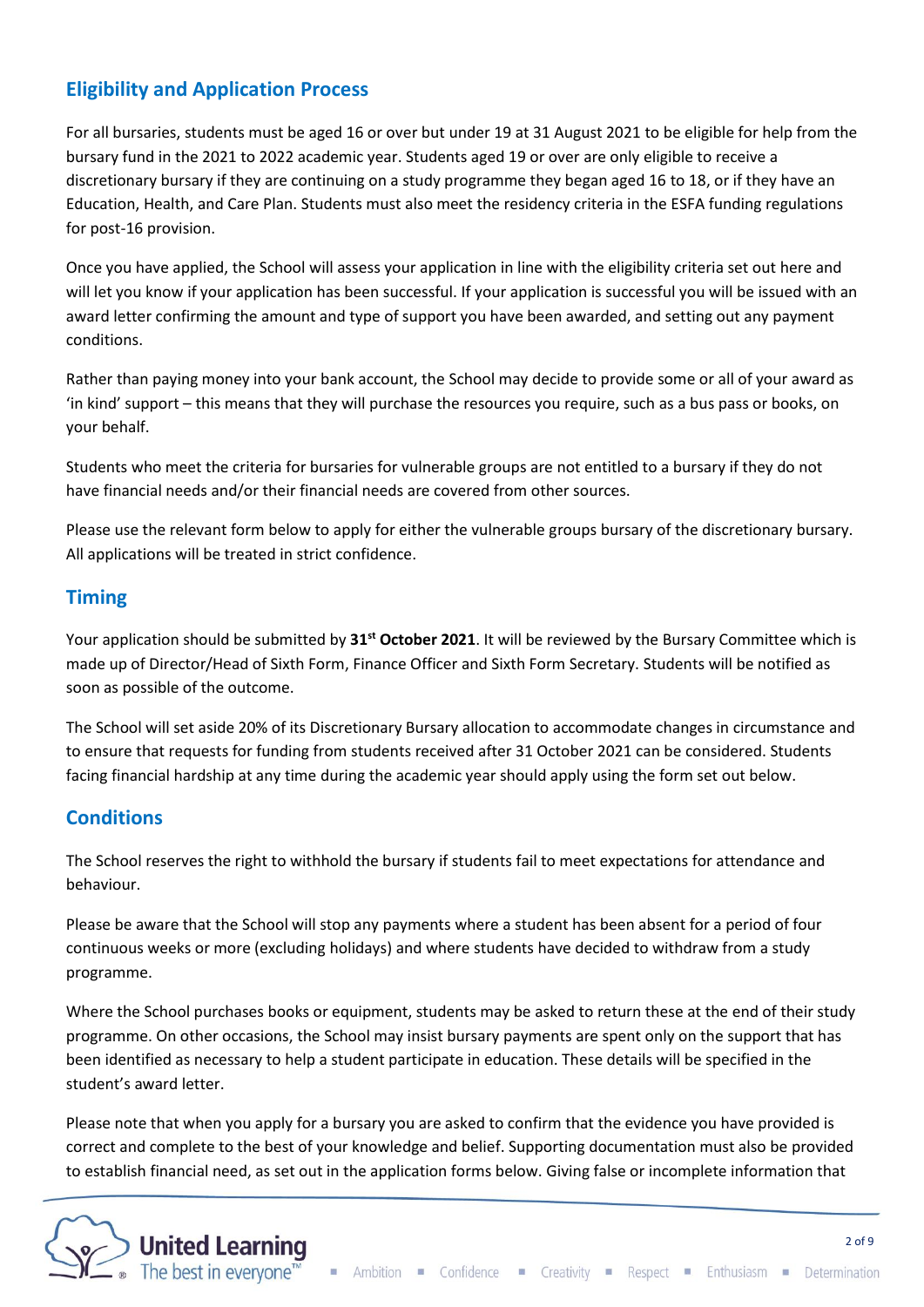leads to incorrect/overpayment may result in future payments being stopped and any incorrectly paid funds being recovered. This might also result in a referral to the police with the possibility of the student and/or their family facing prosecution.

You must inform the School in writing if, after you are awarded a bursary, there is any material change in your personal or financial circumstances.

All information submitted by students will be treated in confidence and held securely.

### **Assessment Criteria**

The School follows the ESFA's guidance in relation to eligibility criteria, and as part of that conducts a financial assessment of all applicant students. The evidence you will need to provide in relation to each bursary is clearly set out in the relevant application form. The School is looking to establish that you are in financial need and, in relation to the discretionary bursary, that you are in need of specific items or services relating to your education that you would otherwise need to pay for in order to participate.

The School bases its decisions in relation to both types of bursary award on students' individual circumstances and actual financial need. Awards will vary from student to student and will depend on, for example, household income, requirements of the study programme, distance required to travel to School and available transport options, the number of dependent children within a student's household, relevant participation needs, and any other relevant home circumstances.

# **Complaints**

Any student or parent who is unhappy with the School's handling of an application for bursary funding should follow the KBA Complaints Policy which is available at <https://kba.uk/sixth-form/policies>

### **Exceptional Circumstances**

The School recognises that it is not possible to cover every eventuality in this policy. In exceptional circumstances, students and parents / carers may apply in writing to Sam Rao [samrao@kba.uk](mailto:samrao@kba.uk) for a discretionary bursary. Such applications should outline the specific circumstances and provide supporting documentation. A decision will be taken by the Bursary Committee at the sole discretion of the School and will be dependent on funds being available.

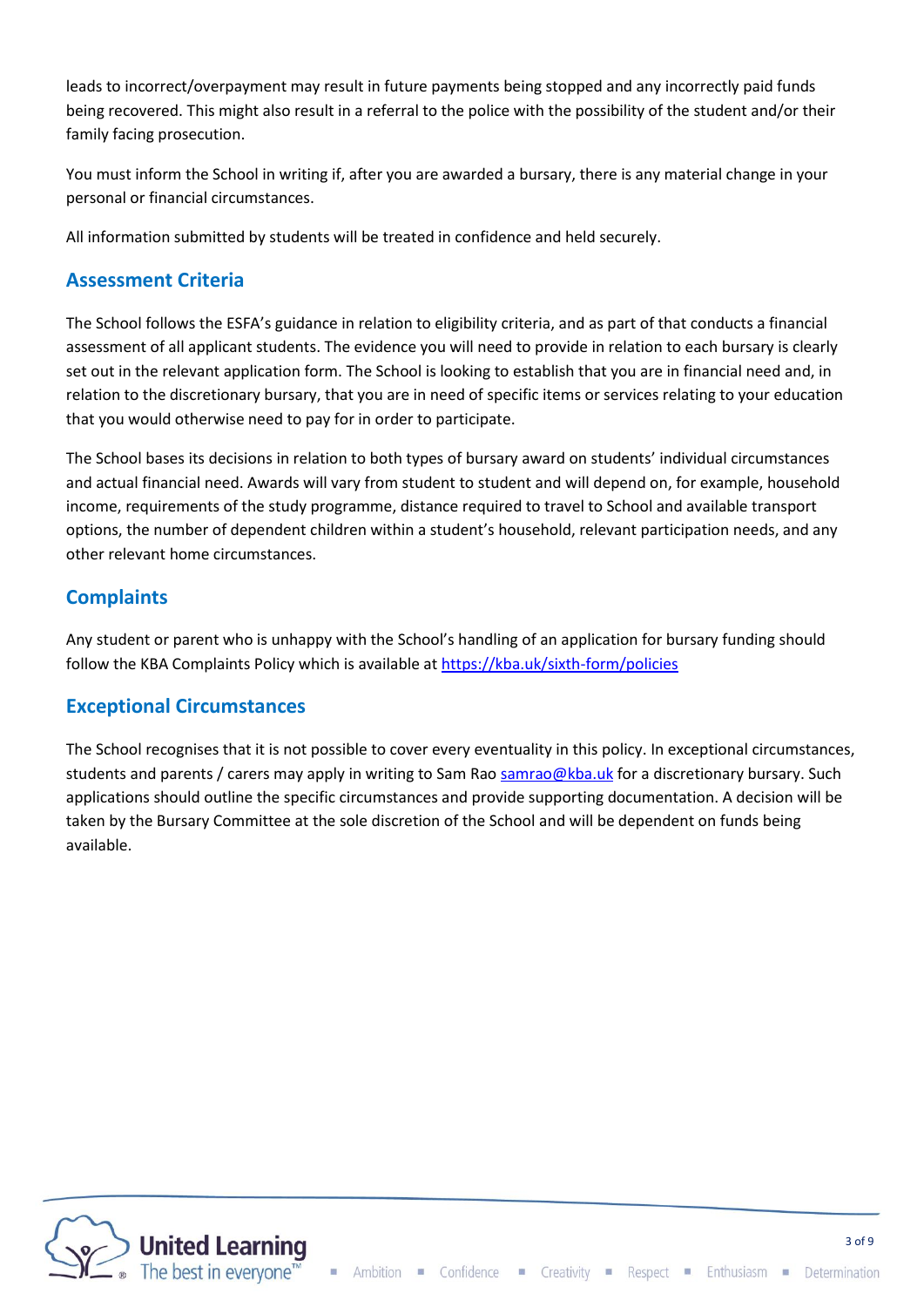# **16 to 19 Bursary Fund Application: Defined Vulnerable Groups Bursary**

Defined Vulnerable Group Bursary: for students in financial need who are in care, care leavers, students receiving Income Support (or Universal Credit) in their own name and disabled students in receipt of both Employment Support Allowance and Disability Living Allowance or Personal Independence payments.

Please read the School's Bursary guidance carefully before completing and submitting your application.

#### **Section A (to be completed by the student)**

| Student's full name:   | <b>Tutor Group:</b> |  |
|------------------------|---------------------|--|
| Student's full address |                     |  |
| including postcode:    |                     |  |
| Contact telephone      |                     |  |
| number:                |                     |  |
| Email address:         |                     |  |

| I wish to claim support from the 16 to 19 Defined Vulnerable Group bursary fund, and I provide the following |                     |  |  |
|--------------------------------------------------------------------------------------------------------------|---------------------|--|--|
| information as evidence of my personal circumstances (please tick as appropriate and attach documentary      |                     |  |  |
| evidence)                                                                                                    |                     |  |  |
|                                                                                                              | Tick as appropriate |  |  |
| Written Local Authority evidence of looked-after or care status, or of previous                              |                     |  |  |
| looked-after status.                                                                                         |                     |  |  |
| For students in receipt of Income Support who are financially supporting themselves                          |                     |  |  |
| / and someone who is dependent on them, a copy of the award notice in their own                              |                     |  |  |
| name.                                                                                                        |                     |  |  |
| For students in receipt of Universal Credit who are financially supporting themselves                        |                     |  |  |
| / and someone who is dependent on them who is living with them, a copy of the                                |                     |  |  |
| award notice in their own name, plus a tenancy agreement in the student's name, a                            |                     |  |  |
| child benefit receipt, a child benefit receipt, child(ren)'s birth certificate, utility bills                |                     |  |  |
| etc.                                                                                                         |                     |  |  |
| For students in receipt of Universal Credit or Employment and Support Allowance in                           |                     |  |  |
| their own right, a copy of the claim / award notice, plus evidence of receipt of                             |                     |  |  |
| Disability Living Allowance or Personal Independence Payments.                                               |                     |  |  |
| Other relevant financial evidence relating to household income or circumstances                              |                     |  |  |
| (please specify).                                                                                            |                     |  |  |
| Information provided is for this purpose only and will be treated in the strictest confidence.               |                     |  |  |

**I confirm that I have read the school's attached guidance, and the information provided on this form is correct.**

**I understand that any false information given, or failure to notify the Sixth Form administrator of a change in personal circumstances, will result in disqualification of support, and may result in further action.**

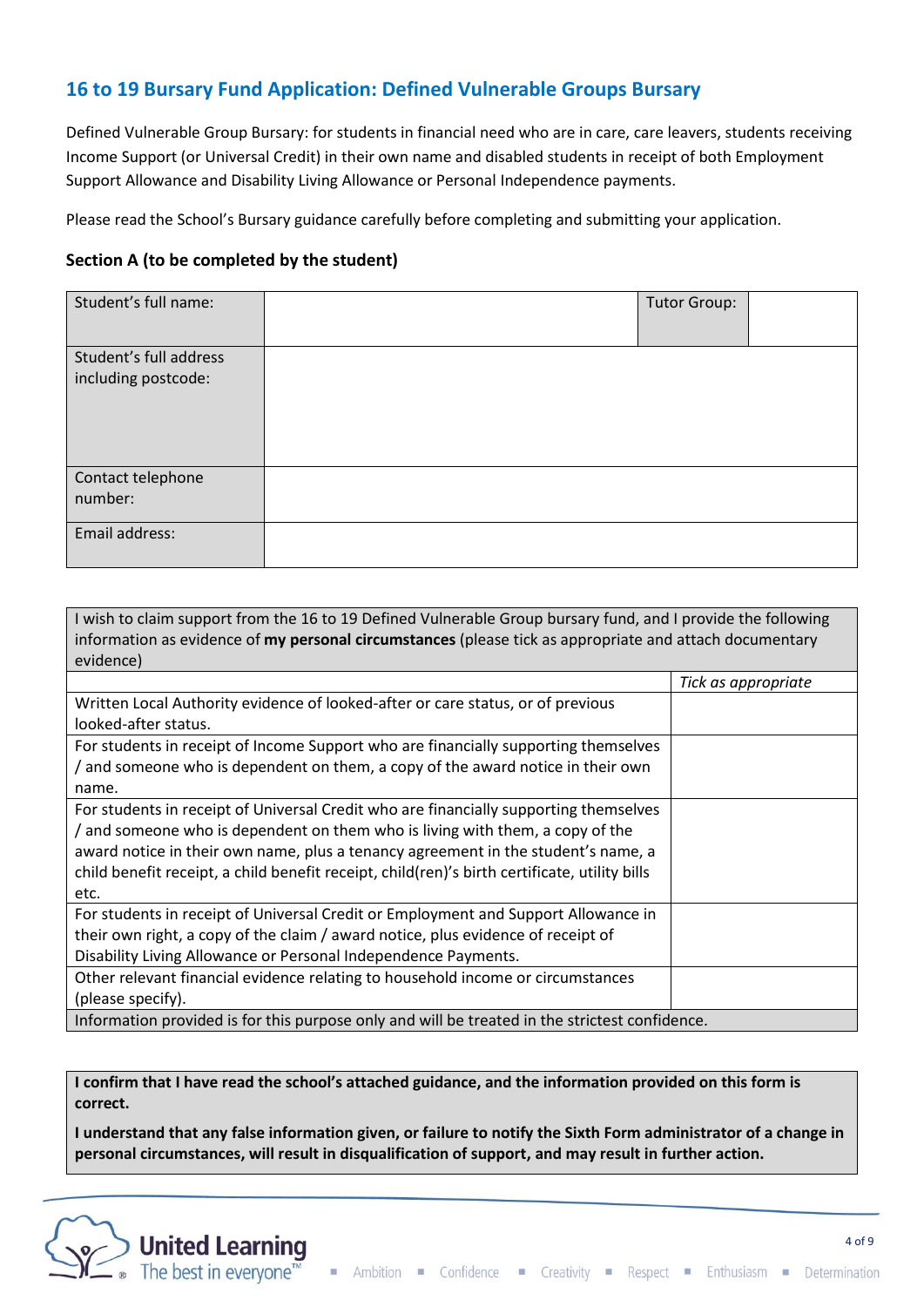**I understand that I may have to repay part or all of this assistance offered if my attendance, conduct, or progress is not satisfactory.**

| I confirm I consider myself / my child to be in financial need. |       |  |
|-----------------------------------------------------------------|-------|--|
| Student signature:                                              | Date: |  |
| Parent/Guardian signature:                                      | Date: |  |

### **Section B (to be completed by the student)**

| <b>Student Bank/Building Society Details</b>                                                                                                                                                                                                    |  |            |  |
|-------------------------------------------------------------------------------------------------------------------------------------------------------------------------------------------------------------------------------------------------|--|------------|--|
| To receive payments, you must have a bank account in your own name. If you do not have a bank                                                                                                                                                   |  |            |  |
| account, you need to open one before completing this form                                                                                                                                                                                       |  |            |  |
| Name of Account Holder:                                                                                                                                                                                                                         |  |            |  |
| Name of Bank:                                                                                                                                                                                                                                   |  |            |  |
| <b>Branch Address:</b>                                                                                                                                                                                                                          |  |            |  |
| <b>Account Number:</b>                                                                                                                                                                                                                          |  | Sort Code: |  |
| Please note that if your application for the 16 to 19 Bursary Fund is unsuccessful these details will be<br>shredded. For those that are successful, these details will be kept securely and confidentially, in line<br>with ESFA requirements. |  |            |  |

#### **Section C (to be completed by Bursary Fund Administrator)**

| I have seen the evidence required for the full bursary and have placed copies on the student's files. |                  |  |
|-------------------------------------------------------------------------------------------------------|------------------|--|
| Bursary Committee members in attendance:                                                              | Date of meeting: |  |
|                                                                                                       |                  |  |
|                                                                                                       |                  |  |
|                                                                                                       |                  |  |
|                                                                                                       |                  |  |
| Award approved / amount:                                                                              |                  |  |
|                                                                                                       |                  |  |
|                                                                                                       |                  |  |
| Actions agreed to reimburse student:                                                                  |                  |  |
|                                                                                                       |                  |  |
|                                                                                                       |                  |  |
|                                                                                                       |                  |  |
|                                                                                                       |                  |  |
|                                                                                                       |                  |  |
|                                                                                                       |                  |  |

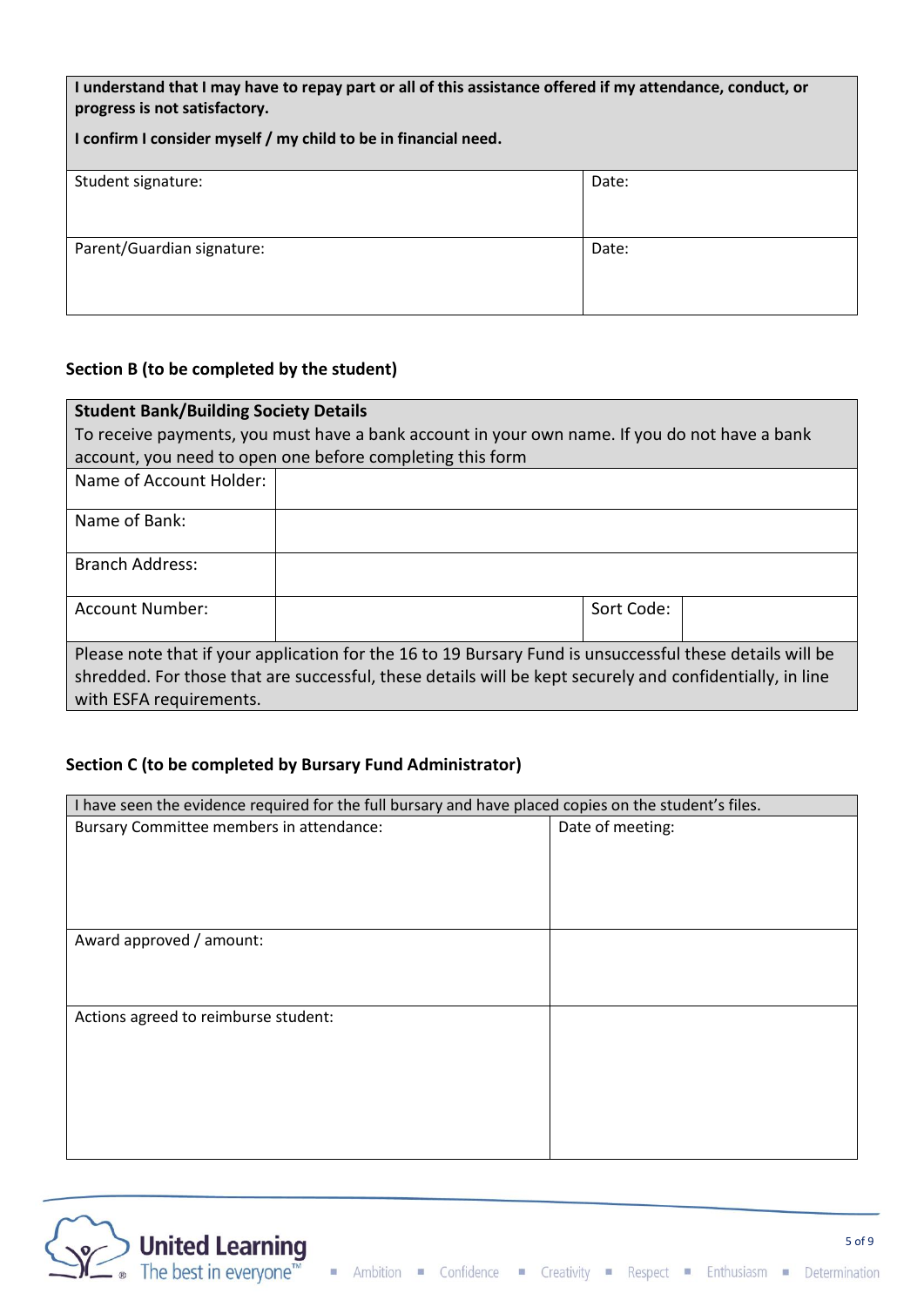| Administrator name and signature: | Date: |
|-----------------------------------|-------|
| Finance authorisation:            | Date: |

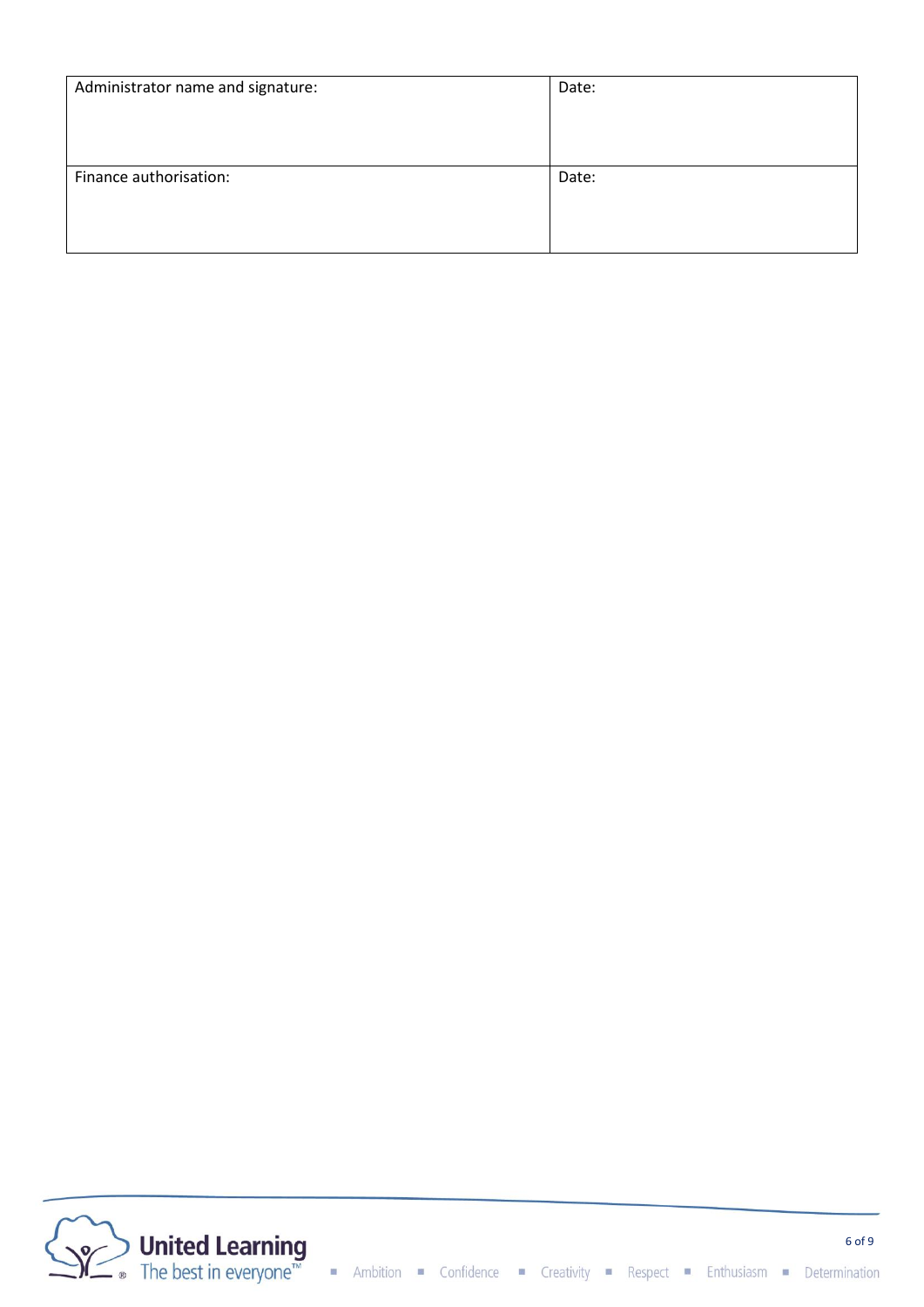# **16 to 19 Bursary Fund Application: Discretionary Bursary**

Discretionary Bursary: for students from lower income households where support is necessary to overcome financial barriers and enable participation. This would typically include students from households in receipt of benefits OR students with an identifiable financial need.

#### **Section A (to be completed by the student)**

| Student's full name:                          | <b>Tutor Group:</b> |  |
|-----------------------------------------------|---------------------|--|
| Student's full address<br>including postcode: |                     |  |
| Contact telephone<br>number:                  |                     |  |
| Email address:                                |                     |  |

| I wish to claim support from the 16 to 19 discretionary bursary fund, and I provide the following information as                                                                 |                     |  |  |
|----------------------------------------------------------------------------------------------------------------------------------------------------------------------------------|---------------------|--|--|
| evidence of my household circumstances (please tick as appropriate and attach documentary evidence). All                                                                         |                     |  |  |
| documentation should relate to the current financial year. Please note you do not have to provide all of the                                                                     |                     |  |  |
| evidence below - any evidence you provide will be taken into consideration.                                                                                                      |                     |  |  |
|                                                                                                                                                                                  | Tick as appropriate |  |  |
| Universal Credit, Income Support, or Employment and Support Allowance: all pages                                                                                                 |                     |  |  |
| of the 3 most recent award statements showing earnings for each period.                                                                                                          |                     |  |  |
| Disability Living Allowance, Carers Allowance, or Personal Independence Payments.                                                                                                |                     |  |  |
| P60 or 2 months' pay slips or 4 weekly slips dated within 3 months.                                                                                                              |                     |  |  |
| Audited accounts or official tax return or tax credits showing self-employed income.                                                                                             |                     |  |  |
| Pension - official letter showing an ongoing pension.                                                                                                                            |                     |  |  |
| Council Tax Reduction - all pages of an official letter showing ongoing benefit.                                                                                                 |                     |  |  |
| Child Tax Credit and Income above $£16,190$ per year $-$ all pages of the tax credits                                                                                            |                     |  |  |
| award or bank statements showing 3 consecutive payments dated within 3 months.                                                                                                   |                     |  |  |
| Entitlement to any other benefits - housing benefit etc                                                                                                                          |                     |  |  |
| Details of any other income / earnings                                                                                                                                           |                     |  |  |
| Other relevant evidence relating to household income or circumstances (please<br>specify), e.g. in receipt of free school meals in Year 11, number of dependent<br>children etc. |                     |  |  |

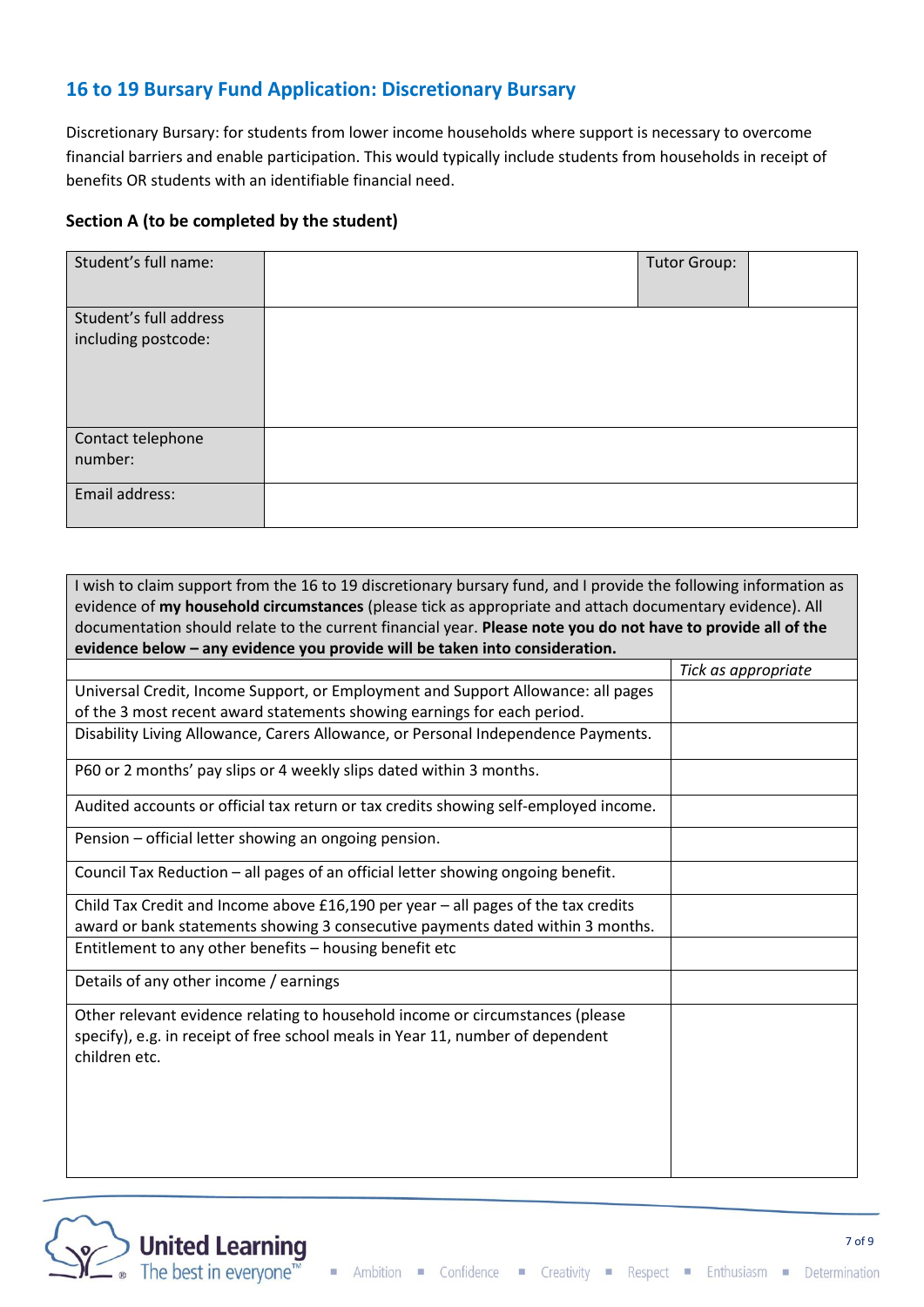| Information provided is for this purpose only and will be treated in the strictest confidence.                                                                                                                                                     |      |
|----------------------------------------------------------------------------------------------------------------------------------------------------------------------------------------------------------------------------------------------------|------|
| Please detail what financial support you need and the costs applicable<br>to the best of your knowledge when submitting the claim e.g. travel,<br>essential books, equipment or specialist clothing (such as protective<br>overalls, for example). | Cost |
|                                                                                                                                                                                                                                                    |      |
|                                                                                                                                                                                                                                                    |      |
|                                                                                                                                                                                                                                                    |      |
|                                                                                                                                                                                                                                                    |      |
|                                                                                                                                                                                                                                                    |      |
| Total costs applicable:                                                                                                                                                                                                                            | £    |

*NB: For audit purposes all receipts, invoices, etc must be filed with this claim to verify payment.*

**I confirm that I have read the attached guidance, and the information provided on this form is correct.**

**I understand that any false information given, or failure to notify the Sixth Form administrator of a change in personal circumstances, will result in disqualification of support, and may result in further action.**

**I understand that I may have to repay part or all of this assistance offered if my attendance, conduct, or progress is not satisfactory.**

**I confirm I consider myself / my child to be in financial need.**

| Student signature:         | Date: |
|----------------------------|-------|
| Parent/Guardian signature: | Date: |

### **Section B (to be completed by the student)**

| <b>Student Bank/Building Society Details</b>                                                  |            |  |
|-----------------------------------------------------------------------------------------------|------------|--|
| To receive payments, you must have a bank account in your own name. If you do not have a bank |            |  |
| account, you need to open one before completing this form                                     |            |  |
| Name of Account Holder:                                                                       |            |  |
| Name of Bank:                                                                                 |            |  |
| <b>Branch Address:</b>                                                                        |            |  |
| Account Number:                                                                               | Sort Code: |  |